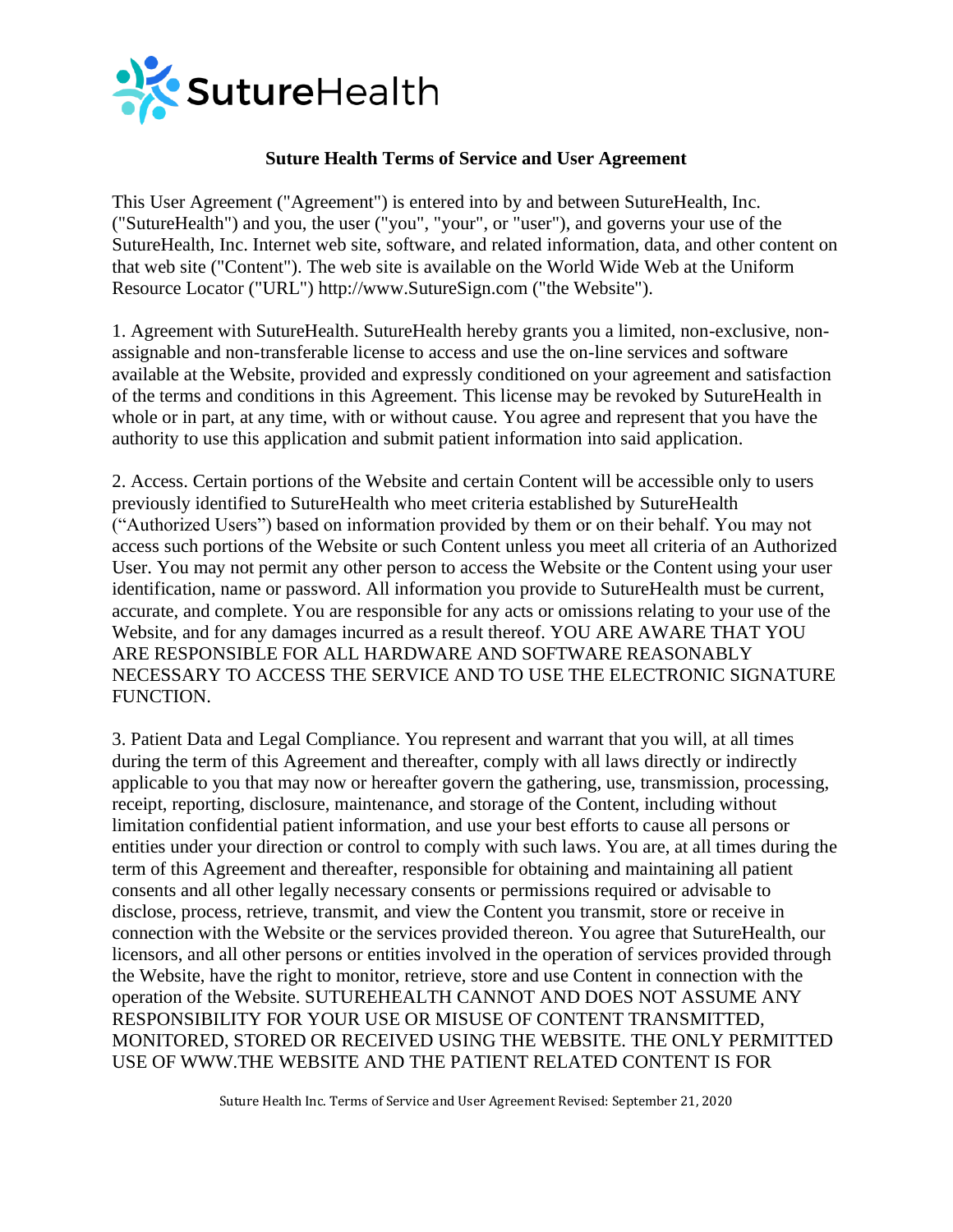

TREATMENT, PAYMENT AND HEALTHCARE OPERATIONS OF COVERED ENTITIES AS DEFINED IN THE HEALTH INSURANCE PORTABILITY AND ACCOUNTABILITY ACT OF 1996, AS AMENDED BY THE HEALTH INFORMATION TECHNOLOGY FOR ECONOMIC AND CLINICAL HEALTH ACT UNDER THE AMERICAN RECOVERY AND REINVESTMENT ACT OF 2009 (HIPAA). ANY OTHER USE OF THIS SERVICE IS CONSIDERED A VIOLATION OF THE HIPAA PRIVACY REGULATIONS AND THIS AGREEMENT.

4. Title to Intellectual Property. You acknowledge that SutureHealth owns all right, title and interest in and to the Content and the Website (the "Intellectual Property"), and use by you inures to SutureHealth. You acknowledge that nothing in this Agreement gives you title or permanent interest in the Intellectual Property and you understand that you have no claim of any nature in and to the Intellectual Property.

5. Restrictions. You agree to use the Website and the Content for lawful and permitted purposes only. You agree not to post or transmit any information through the Website which (1) infringes the rights of others or violates their privacy or publicity rights, (2) is unlawful, threatening, abusive, defamatory, libelous, vulgar, obscene, profane, indecent or otherwise objectionable, or (3) is protected by copyright, trademark, privacy laws or other proprietary right without the express permission of the owner of such right. You shall be solely liable for defending against and for any damages resulting from any infringement of copyright, trademark or other legal or proprietary right, or any other harm resulting from any uploading, posting or submission. You shall indemnify SutureHealth in accordance with Section 14 for any claims or actions brought by third parties who allege that you have violated this Section 5.

6. Consent to Storage and Disclosure of Personal Information and Being Contacted. YOU CONSENT TO THE ELECTRONIC STORAGE AND DISCLOSURE OF PERSONALLY IDENTIFIABLE INFORMATION INCLUDING BUT NOT LIMITED TO NAME, E-MAIL, AND PROFESSIONAL PRACTICE INFORMATION. YOU ALSO CONSENT TO BEING CONTACTED BY ANY AND ALL MEANS PROVIDED TO OTHER USERS OF THE SYSTEM AS DEEMED APPROPRIATE BY SUTUREHEALTH.

7. Consent to Electronic Signatures. YOU CONSENT TO USE OF ELECTRONIC SIGNATURES WITH DOCUMENTS RELATED TO THIS AGREEMENT. YOU ARE AWARE THAT SUCH CONSENT TO THE USE OF ELECTRONIC SIGNATURES IS APPLICABLE TO TRANSACTIONS CONSUMMATED USING THE WEBSITE. YOU MAY WITHDRAW YOUR CONSENT TO USE OF ELECTRONIC SIGNATURES BY PROVIDING A NON- ELECTRONIC SIGNED WRITING WITHDRAWING SUCH CONSENT TO SUTUREHEALTH. For the purpose of this Agreement, "Electronic Signature" means an electronic symbol or process attached to or logically associated with a document or record and executed or adopted by you with the intent to sign the record. You further agree to be legally bound by such electronic signatures and agree that SutureHealth's process adequately identifies you as the signer and proves intent.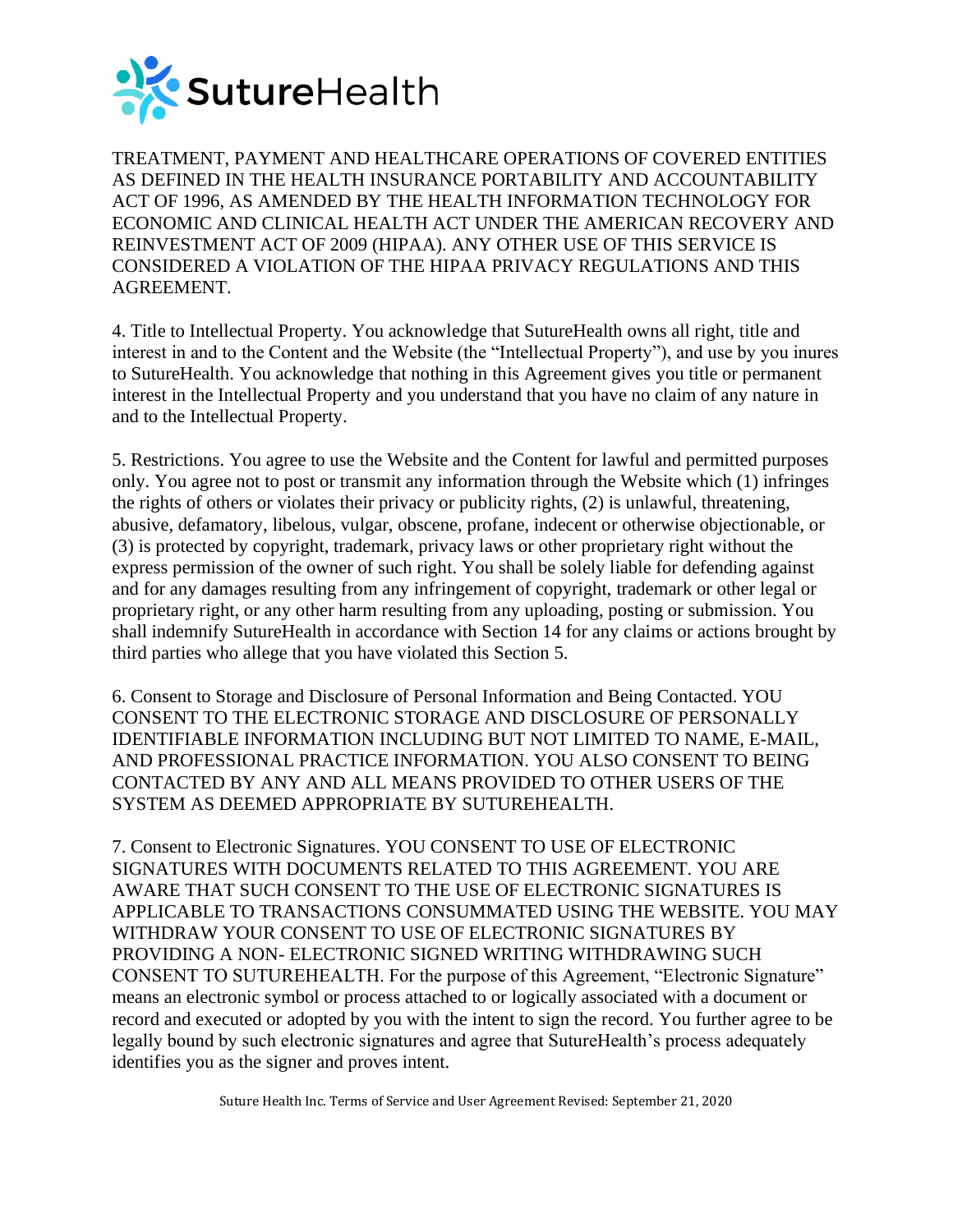

8. Submissions. (a) Any suggestions, ideas, notes, drawings, concepts or other purportedly original or novel conceptions or theories of any kind submitted to SutureHealth (collectively, "Ideas") shall be deemed, and shall remain, the sole and absolute property of SutureHealth. Except as set forth in our Privacy Policy, none of the Ideas shall be subject to any obligation of confidence on the part of SutureHealth, and SutureHealth shall not be liable for any use or disclosure of any Ideas. Without limiting the foregoing, SutureHealth shall exclusively own all now known or hereafter existing rights to the Ideas of every kind and nature throughout the universe and shall be entitled to unrestricted use, not inconsistent with our Privacy Policy, of the Ideas for any purpose whatsoever, commercial, or otherwise, without compensation to the provider of the Ideas. (b) You hereby grant to SutureHealth a worldwide, royalty-free, perpetual, irrevocable, non-exclusive right and license to use, reproduce, modify, adapt, publish, translate, create derivative works from, distribute, perform and display any message posted in the forums at the Website or any e-mail sent by you to SutureHealth (in whole or in part) and to incorporate it in other works in any form, media or technology now known or later developed, except to the extent any of the foregoing would be inconsistent with the Privacy Policy of SutureHealth.

9. Changes to Agreement. SutureHealth reserves the right to modify the terms and conditions of this Agreement and the Content and features of the Website without prior notice to you. Upon changes to the Agreement, SutureHealth shall endeavor to post such notice of modifications electronically. You agree to be bound by the terms and conditions of this Agreement as modified.

10. Password Disclosure. If, at any time, you learn or suspect that your user name or login password has been disclosed or otherwise made known to any person other than yourself, you agree to immediately notify SutureHealth via e-mail or in writing.

11. Delays or Interruptions in Services. Neither SutureHealth nor any of its licensors, licensees and third-party providers (including their officers, directors, employees, affiliates, agents, representatives or subcontractors) shall be liable for any loss or liability resulting, directly or indirectly, from the unavailability of the Website or the Content therein. SutureHealth shall have no responsibility to provide continuous access to the Website.

12. Termination. SutureHealth may immediately terminate this Agreement with or without cause. Termination or cancellation of this Agreement shall not affect any right or relief to which SutureHealth may be entitled, at law or in equity. Upon termination of this Agreement, all rights granted to you will immediately terminate and revert to SutureHealth.

13. Monitoring. You acknowledge and agree that SutureHealth may monitor any and all transmissions sent or received through the Website. SutureHealth, at its sole discretion and without further notice to you, may (but is not obligated to) review, censor or prohibit the transmission or receipt of, or delete or block access to, any material that SutureHealth deems inappropriate or objectionable or in violation of any term or condition of this Agreement.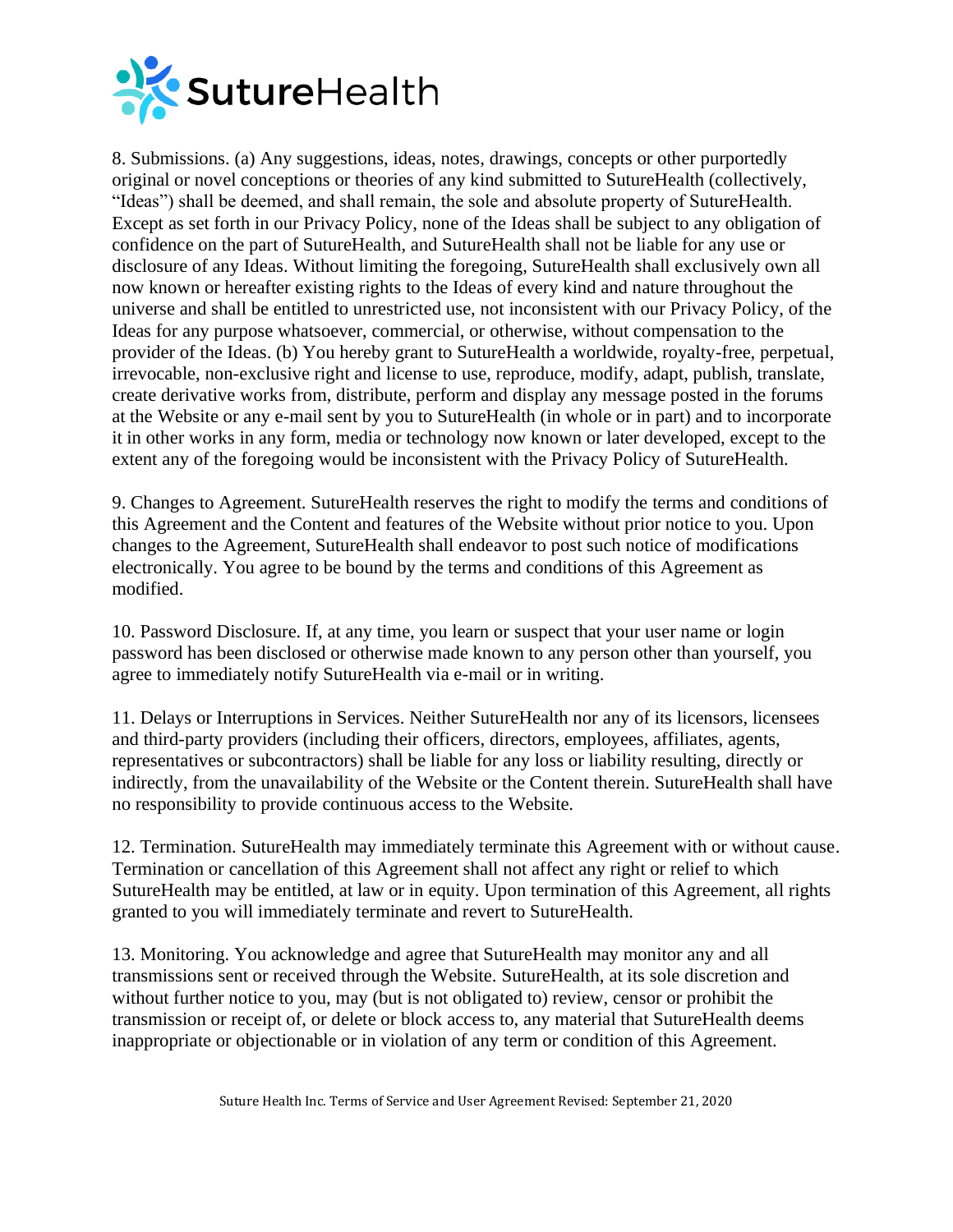

14. Disclaimer of Warranties. THE INFORMATION ON THIS WEBSITE IS PROVIDED "AS IS" AND ALL WARRANTIES, EXPRESS OR IMPLIED, ARE DISCLAIMED, INCLUDING, BUT NOT LIMITED TO, THE DISCLAIMER OF ANY IMPLIED WARRANTIES OF MERCHANTABILITY AND FITNESS FOR A PARTICULAR PURPOSE, ANY WARRANTIES ARISING BY VIRTUE OF CUSTOM OF TRADE OR COURSE OF DEALING AND ANY IMPLIED WARRANTIES OF TITLE OR NON-INFRINGEMENT OR ADEQUACY TO PRODUCE ANY PARTICULAR RESULT.

YOU ACKNOWLEDGE AND AGREE THAT THE SERVICES, RESULTS OF THE SERVICES AND/OR ANY STATEMENTS MADE ABOUT ANY OF THE SERVICES AVAILABLE THROUGH SUTUREHEALTH.COM HAVE NOT BEEN EVALUATED BY ANY U.S. OR OTHER GOVERNMENTAL AUTHORITY, INCLUDING WITHOUT LIMITATION, THE FOOD AND DRUG ADMINISTRATION (THE "FDA"), AND THAT THESE SERVICES ARE NOT INTENDED TO DIAGNOSE, TREAT, CURE OR PREVENT ANY DISEASE. SUTUREHEALTH.COM DOES NOT CONTAIN ALL MEDICAL INFORMATION THAT MAY BE RELEVANT AND SHOULD NOT BE USED AS A SUBSTITUTE FOR SEEKING PROFESSIONAL MEDICAL ADVICE, DIAGNOSIS, TREATMENT OR CARE. ALL SPECIFIC MEDICAL QUESTIONS YOU HAVE ABOUT ANY MEDICAL CONDITION, TREATMENT, CARE OR DIAGNOSIS SHOULD BE PRESENTED TO A PROFESSIONAL HEALTHCARE PROVIDER.

SUTUREHEALTH DOES NOT WARRANT THAT THE FUNCTIONS OR CONTENT CONTAINED IN THE WEB SITE WILL BE UNINTERRUPTED OR ERROR-FREE, THAT DEFECTS WILL BE CORRECTED, OR THAT THIS SITE OR THE SERVER THAT MAKES IT AVAILABLE ARE FREE OF VIRUSES OR OTHER HARMFUL COMPONENTS.

15. Limitation of Liability. IN NO EVENT WILL SUTUREHEALTH BE LIABLE TO YOU FOR ANY INDIRECT, SPECIAL, INCIDENTAL, OR CONSEQUENTIAL DAMAGES, INCLUDING ANY LOST PROFITS, LOST DATA, OR LOST SAVINGS, WHETHER BASED ON BREACH OF CONTRACT, BREACH OF WARRANTY, TORT, PRODUCT LIABILITY, OR ANY OTHER LEGAL THEORY EVEN IF SUTUREHEALTH HAS BEEN ADVISED OF THE POSSIBILITY OF SUCH DAMAGES. OUR MAXIMUM LIABILITY TO YOU UNDER ALL CIRCUMSTANCES WILL BE EQUAL TO THE PURCHASE PRICE YOU PAY FOR ANY GOODS, SERVICES OR INFORMATION IN THE PREVIOUS 12 MONTH PERIOD.

16. Indemnification. YOU AGREE TO RELEASE, INDEMNIFY, DEFEND AND HOLD HARMLESS SUTUREHEALTH, ITS LICENSORS, AND THIRD-PARTY PROVIDERS (INCLUDING THEIR OFFICERS, DIRECTORS, EMPLOYEES, AFFILIATES, AGENTS, REPRESENTATIVES OR CONTRACTORS) FROM AND AGAINST ALL CLAIMS BROUGHT BY ANY PERSONS ARISING FROM OR RELATING TO YOUR VIOLATION OF THIS AGREEMENT OR USE OF THE WEBSITE OR THE CONTENT.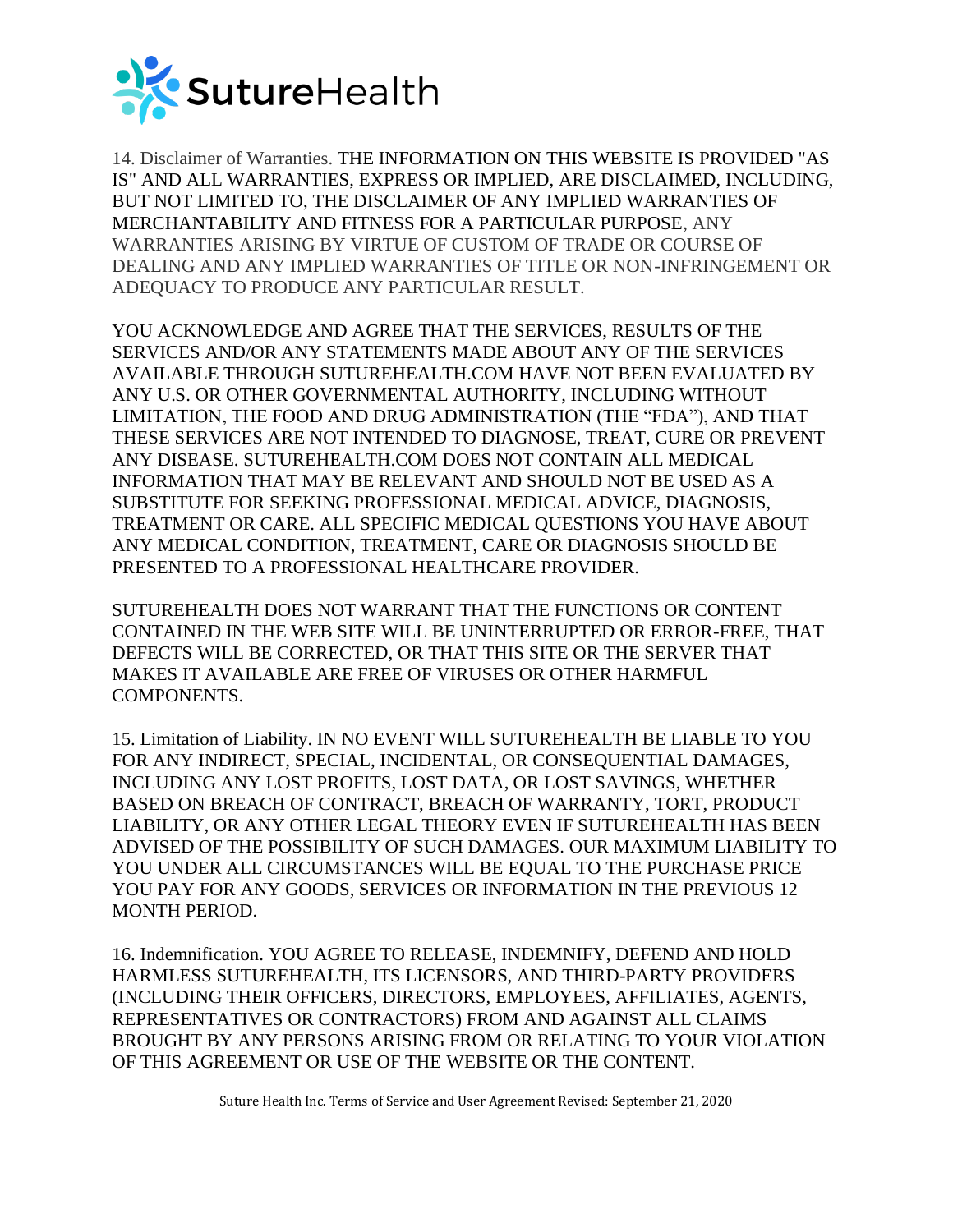

17. Privacy. You hereby acknowledge having read and accept and agree to all terms and conditions of SutureHealth's Privacy Policy, which are hereby incorporated into and made part of this Agreement.

18. No Conflicting Terms. If there is any conflict between this Agreement and any other documents regarding the subject matter of this Agreement or the services, products or Content you access, acquire or receive through the Website, then the provisions of this Agreement shall govern, whether such other documents are prior to or subsequent to this Agreement, or are signed or acknowledged by any director, officer, employee, representative or agent of SutureHealth.

19. If a dispute arises out of or relates to the Content on the Website or any other terms of this Agreement, and if the dispute cannot be settled through negotiation, the parties hereto agree to first try in good faith to settle the dispute by mediation administered by the American Arbitration Association under its Commercial Arbitration Rules and Mediation Procedures or agreed upon by the parties, and the cost of such mediation shall be equally split between the parties.

If the dispute is not resolved within sixty (60) days of its submission to the mediator, either party may submit the dispute for binding arbitration. If the matter in dispute is \$100,000 or less, there shall be one arbitrator who shall be agreed to by the two parties. If the amount is in excess of \$100,000, there shall be three arbitrators, with each party appointing one, and the third being selected by the first two arbitrators. The arbitration shall be conducted in accordance with the commercial rules of the American Arbitration Association, which shall administer the arbitration. The arbitration, including the rendering of the award, shall take place in Birmingham, Alabama and shall be the exclusive forum for resolving such dispute. The decision of the arbitrators shall be final and binding upon the Parties and the expense of the arbitration, including, without limitation, the award of attorneys' fees to the prevailing Party, shall be paid as the arbitrators determine.

20. Attorney's Fees. If SutureHealth takes action and prevails (by itself or through its representatives) to enforce any of the provisions of this Agreement, including collection of damages or any amounts due hereunder, or if SutureHealth prevails in defense of an action brought by you or your agent, SutureHealth shall be entitled to recover from you (and you agree to pay), in addition to all sums to which it is entitled or any other relief, at law or in equity, reasonable and necessary attorney's fees and any costs of any litigation.

21. Governing Law; Limitations; Venue. This Agreement shall be governed by the laws of the State of Alabama. To the extent allowed by applicable law, any claims or causes of action arising from or relating to your access and use of the Website contemplated by this Agreement must be instituted within one (1) year from the date upon which such claim or cause arose or accrued. Further, any such claim or cause of action may only be brought in the state or federal courts located in Birmingham, Jefferson County, Alabama and you agree to submit to the exclusive personal jurisdiction of such courts and hereby appoint the Secretary of State of the State of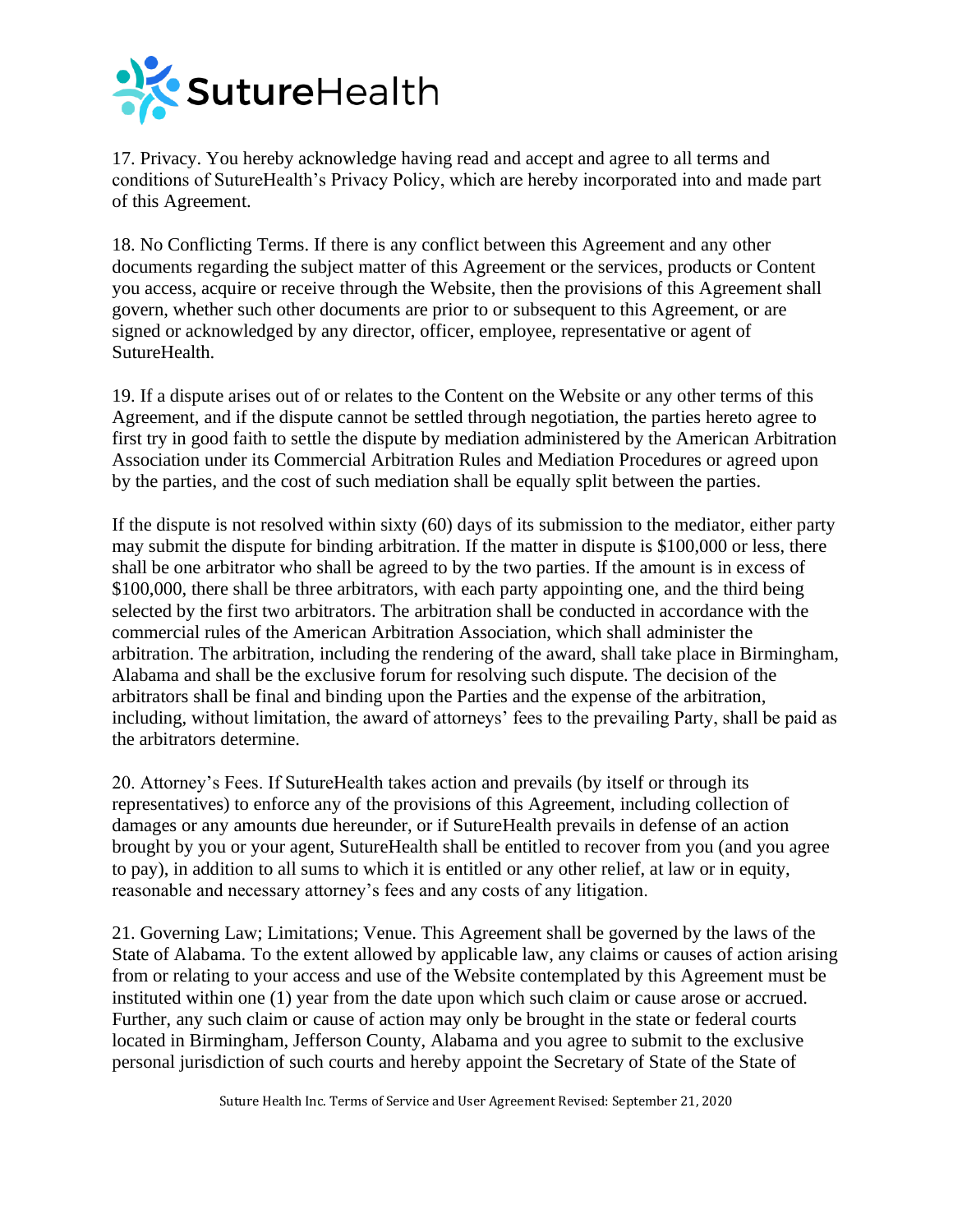

Alabama as your agent for service of process. You agree to waive any objection that the state or federal courts of Alabama are an inconvenient forum.

22. Assignment. You may not assign any rights, obligations or privileges under this Agreement without the prior written consent of SutureHealth. Any assignment other than as provided for in this Section shall be null and void.

23. Severability. If any provision of this Agreement is found unlawful or unenforceable in any respect, the court shall reform such provision so as to render it enforceable or, if it is not possible to reform such provision so as to make in enforceable, then delete such provision. As so reformed or modified, the court shall fully enforce this Agreement.

SECTION 2. Acceptable Use Policy ("AUP")

Use of the Services is subject to this Acceptable Use Policy.

If not defined here, capitalized terms have the meaning stated in the applicable contract ("Agreement") between Customer or other authorized user ("You") and SutureHealth.

You agree not to, and not to allow third parties or Your End Users, to use the Services:

- 1. to violate, or encourage the violation of, the legal rights of others;
- 2. for any unlawful, invasive, infringing, defamatory, or fraudulent purpose;
- 3. to intentionally distribute viruses, spyware, malware, worms, Trojan horses, corrupted files, hoaxes, or other items of a destructive or deceptive nature;
- 4. to interfere with the use of the Services, or the equipment used to provide the Services, by Customers, authorized resellers, or other authorized users;
- 5. to alter, disable, interfere with, circumvent, orS cause harm to any aspect of the Services; or
- 6. to test or reverse-engineer the Services in order to find limitations, vulnerabilities or evade filtering capabilities.

Your failure to comply with the AUP may result in suspension or termination with cause, or both, of the Services pursuant to the Agreement.

#### SECTION 3. HIPAA Business Associate Agreement

WHEREAS, You are or are a representative of a Covered Entity (Covered Entity) and SutureHealth, Inc, (SutureHealth) is a Business Associate, both parties intend to protect the privacy and security of certain Protected Health Information (PHI) to which SutureHealth may have access in order to provide goods or services to or on behalf of Covered Entity, in accordance with the Health Insurance Portability and Accountability Act of 1996, the Health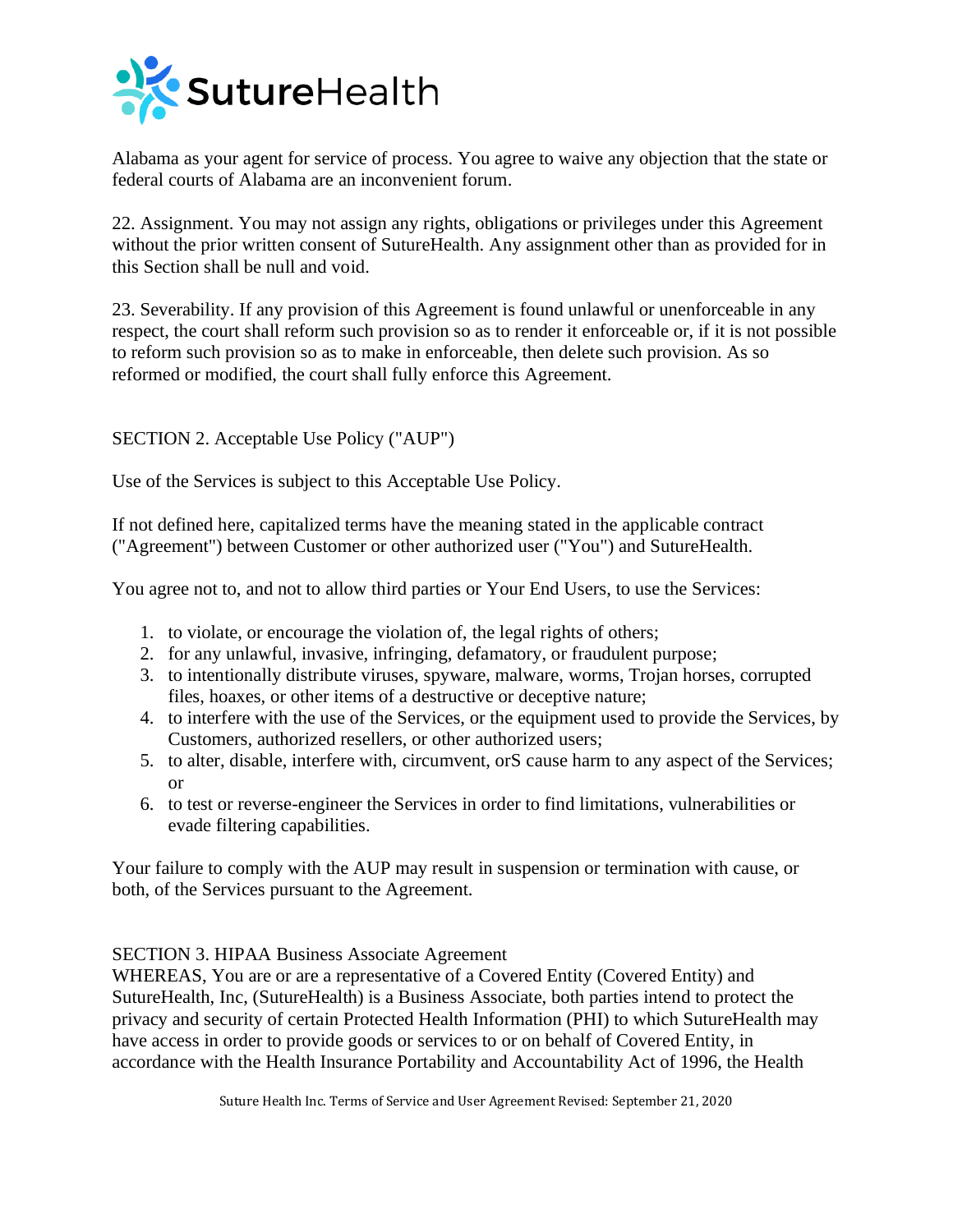

Information Technology for Economic and Clinical Health (HITECH) Act, Title XIII of Division A and Title IV of Division B of the American Recovery and Reinvestment Act of 2009 (ARRA), Pub. L. No. 111-5 (Feb. 17, 2009) and related regulations, the HIPAA Privacy Rule (Privacy Rule), 45 C.F.R. Parts 160 and 164, as amended, the HIPAA Security Rule (Security Rule), 45 C.F.R. Parts 160, 162 and 164), as amended, and other relevant laws, including subsequently adopted provisions applicable to use and disclosure of confidential information, and applicable agency guidance.

WHEREAS, SutureHealth may receive PHI from Covered Entity, or may create or obtain PHI from other parties for use on behalf of Covered Entity, which PHI may be used or disclosed only in accordance with this Agreement and the standards established by applicable laws and agency guidance.

WHEREAS, SutureHealth may receive PHI from Covered Entity, or may create or obtain PHI from other parties for use on behalf of Covered Entity, which PHI must be handled in accordance with this Agreement and the standards established by HIPAA, the HITECH Act and related regulations, and other applicable laws and agency guidance.

NOW, THEREFORE, Covered Entity and SutureHealth agree as follows:

1. Definitions.

A. "Business Associate" shall have the meaning given to such term under HIPAA, the HITECH Act, applicable regulations and agency guidance.

B. "Covered Entity" shall have the meaning given to such term under HIPAA, the HITECH Act and applicable regulations and agency guidance.

C. "HIPAA" shall mean the Health Insurance Portability and Accountability Act of 1996, Public Law 104-191.

D. "HITECH Act" shall mean the Health Information Technology for Economic and Clinical Health (HITECH) Act, Title XIII of Division A and Title IV of Division B of the American Recovery and Reinvestment Act of 2009 (ARRA), Pub. L. No. 111-5 (Feb. 17, 2009).

E. "Privacy Rule" shall mean the standards for privacy of individually identifiable health information in 45 C.F.R. Parts 160 and 164, as amended, and related agency guidance. F. "Protected Health Information" or "PHI" means any information, transmitted or recorded in any form or medium; (i) that relates to the past, present or future physical or mental condition of an individual; the provision of health care to an individual; or the past, present or future payment for the provision of health care to an individual, and (ii) that identifies the individual or with respect to which there is a reasonable basis to believe the information can be used to identify the individual, and shall have the meaning given to such term under HIPAA, the HITECH Act and related regulations and agency guidance. PHI also includes any and all information that can be used to identify a current or former applicant or recipient of benefits or services of Covered Entity (or Covered Entity's contractors/Business Associates).

G. "Security Rule" shall mean the security standards in 45 C.F.R. Parts 160, 162 and 164, as amended, and related agency guidance.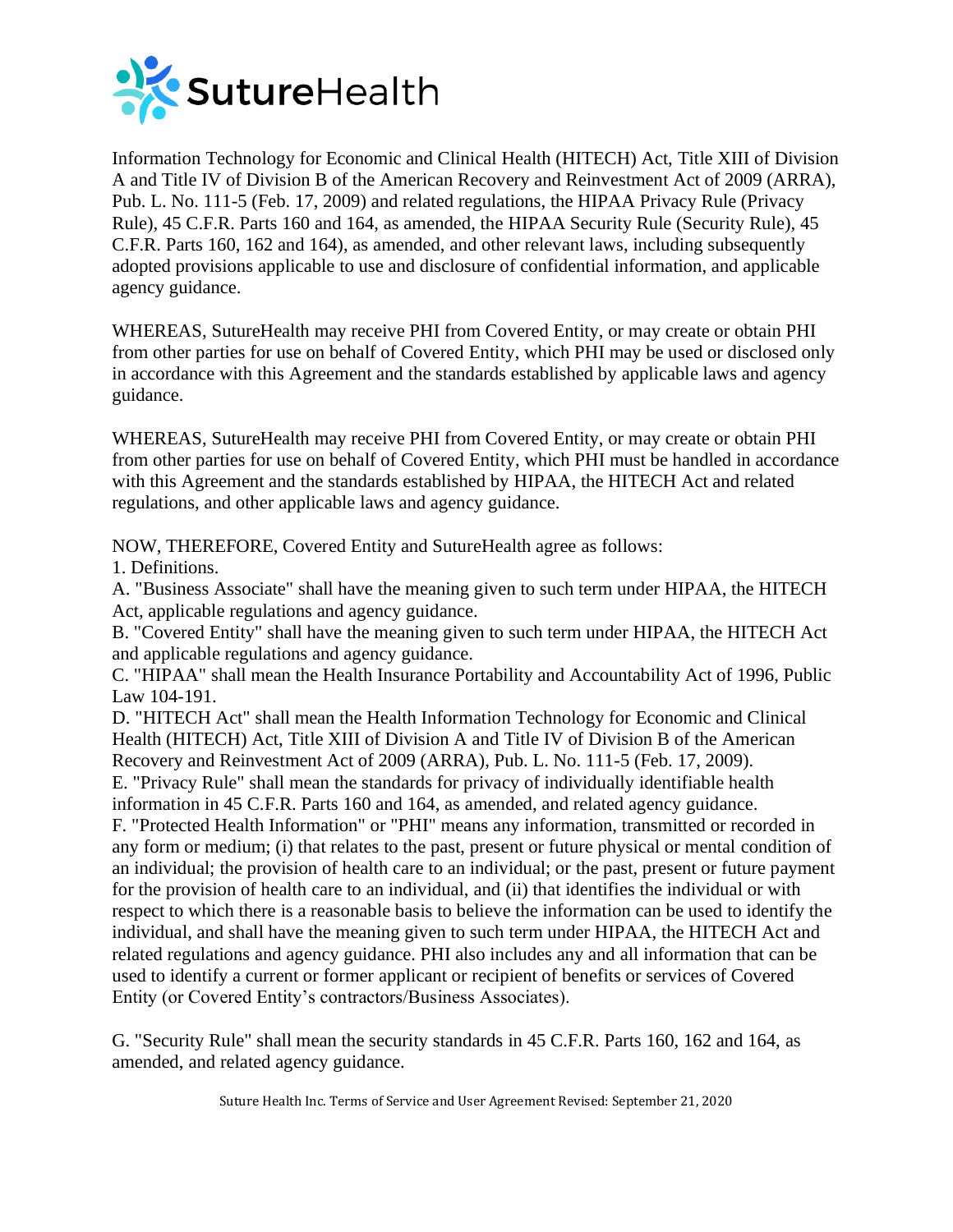

H. "Unsecured PHI" shall mean PHI that is not secured through the use of a technology or methodology as specified in HITECH regulations and agency guidance or as otherwise defined in the HITECH Act.

2. Stated Purposes For Which SutureHealth May Use Or Disclose PHI. The Parties hereby agree that SutureHealth shall be permitted to use and/or disclose PHI provided by or obtained on behalf of Covered Entity for the following stated purposes, except as otherwise stated in this Agreement:

A. Forming a designated record set for the purpose of maintaining a patient-centric record of data entered into the system, which will be accessible only to authenticated users, including physicians and their representatives.

B. Providing an electronic signature service to appropriate subscribers.

C. Providing billing information to physicians and/or their representatives.

D. Providing expedient and electronic notification of appropriate patient information (i.e. laboratory reports) to physicians and their representatives.

E. Providing a secure messaging platform, the contents of which may contain PHI.

F. Any other permitted uses and/or disclosures authorized under HIPAA and HITECH.

### 3. SUTUREHEALTH OBLIGATIONS:

A. Limits On Use And Further Disclosure Established By Agreement And Law. SutureHealth hereby agrees that the PHI provided by, or created or obtained on behalf of Covered Entity shall not be further used or disclosed other than as permitted or required by this Agreement or as required by law and agency guidance.

B. Appropriate Safeguards. SutureHealth shall establish and maintain appropriate reasonable safeguards to prevent any use or disclosure of PHI other than as provided for by this Agreement. Appropriate reasonable safeguards shall include implementing administrative, physical, and technical safeguards that reasonably and appropriately protect the confidentiality, integrity, and availability of the electronic PHI that is created, received, maintained, or transmitted on behalf of the Covered Entity and limiting use and disclosure to applicable minimum necessary requirements as set forth in applicable federal and state statutory and regulatory requirements and agency guidance.

C. Reports Of Improper Use Or Disclosure. SutureHealth hereby agrees that it shall report to Covered Entity within five (5) business days of discovery or such other reasonable time period under the circumstances any use or disclosure of PHI not provided for or allowed by this Agreement.

D. Reports Of Security Incidents. In addition to following the breach notification requirements in section 13402 of the Health Information Technology for Economic and Clinical Health Act of 2009 ("HITECH Act") and related regulations, agency guidance and other applicable federal and state laws, SutureHealth shall report to Covered Entity within five (5) business days of discovery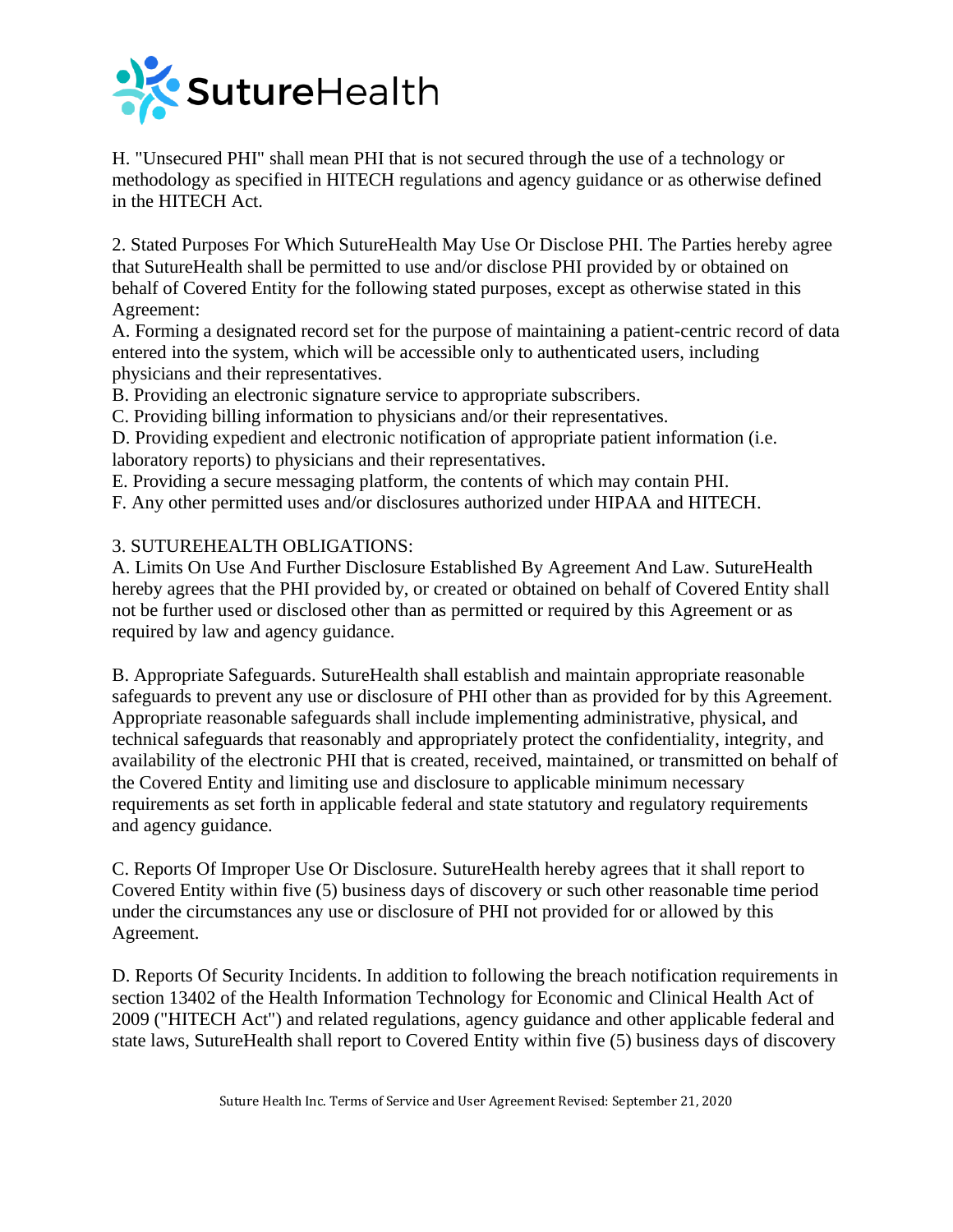

or such other reasonable time period under the circumstances any security incident of which it becomes aware.

E. Subcontractors And Agents. SutureHealth hereby agrees that any time PHI is provided or made available to any subcontractors or agents, SutureHealth shall provide only the minimum necessary PHI for the purpose of the covered transaction and shall first enter into a subcontract or contract with the subcontractor or agent that contains the same terms, conditions and restrictions on the use and disclosure of PHI as contained in this Agreement.

F. Right Of Access To PHI. SutureHealth hereby agrees to allow an individual who is the subject of PHI maintained in a designated record set, to have access to and a copy of, in electronic format if requested, that individual's PHI within five (5) business days or such other reasonable time period as provided for by law of receiving a written request from Covered Entity. However, if Covered Entity is able to provide the PHI for the individual making the request, Covered Entity shall provide such PHI and release SutureHealth from this obligation unless it pertains to a particular service provided by SutureHealth. SutureHealth shall provide PHI to the extent and in the manner required by 45 C.F.R. § 164.524 and other applicable federal and state law and agency guidance. If any individual requests from SutureHealth or its agents or subcontractors access to PHI, SutureHealth shall notify Covered Entity of same within five (5) business days or such other reasonable time period under the circumstances. SutureHealth shall further conform with and meet all of the requirements of 45 C.F.R. §164.524 and other applicable laws, including the HITECH Act and related regulations, and agency guidance.

G. Amendment And Incorporation Of Amendments. Within ten (10) business days of receiving a request from Covered Entity for an amendment of PHI maintained in a designated record set, SutureHealth shall make the PHI available and incorporate the amendment to enable Covered Entity to comply with 45 C.F.R. §164.526, applicable federal and state law, including the HITECH Act and related regulations, and agency guidance provided that the Covered Entity cannot incorporate the amendment on its own. If any individual requests an amendment from SutureHealth or its agents or subcontractors, SutureHealth shall notify Covered Entity within five (5) business days or such other reasonable time period under the circumstances.

H. Provide Accounting Of Disclosures. SutureHealth agrees to maintain a record of all disclosures of PHI in accordance with 45 C.F.R. §164.528 and other applicable laws and agency guidance, including the HITECH Act and related regulations. Such records shall include, for each disclosure, the date of the disclosure, the name of the recipient of the PHI, a description of the PHI disclosed, and the name of the individual who is the subject of the PHI disclosed. SutureHealth shall make such record available to the individual or the Covered Entity within five (5) business days or such other reasonable time period under the circumstances of a request for an accounting of disclosures.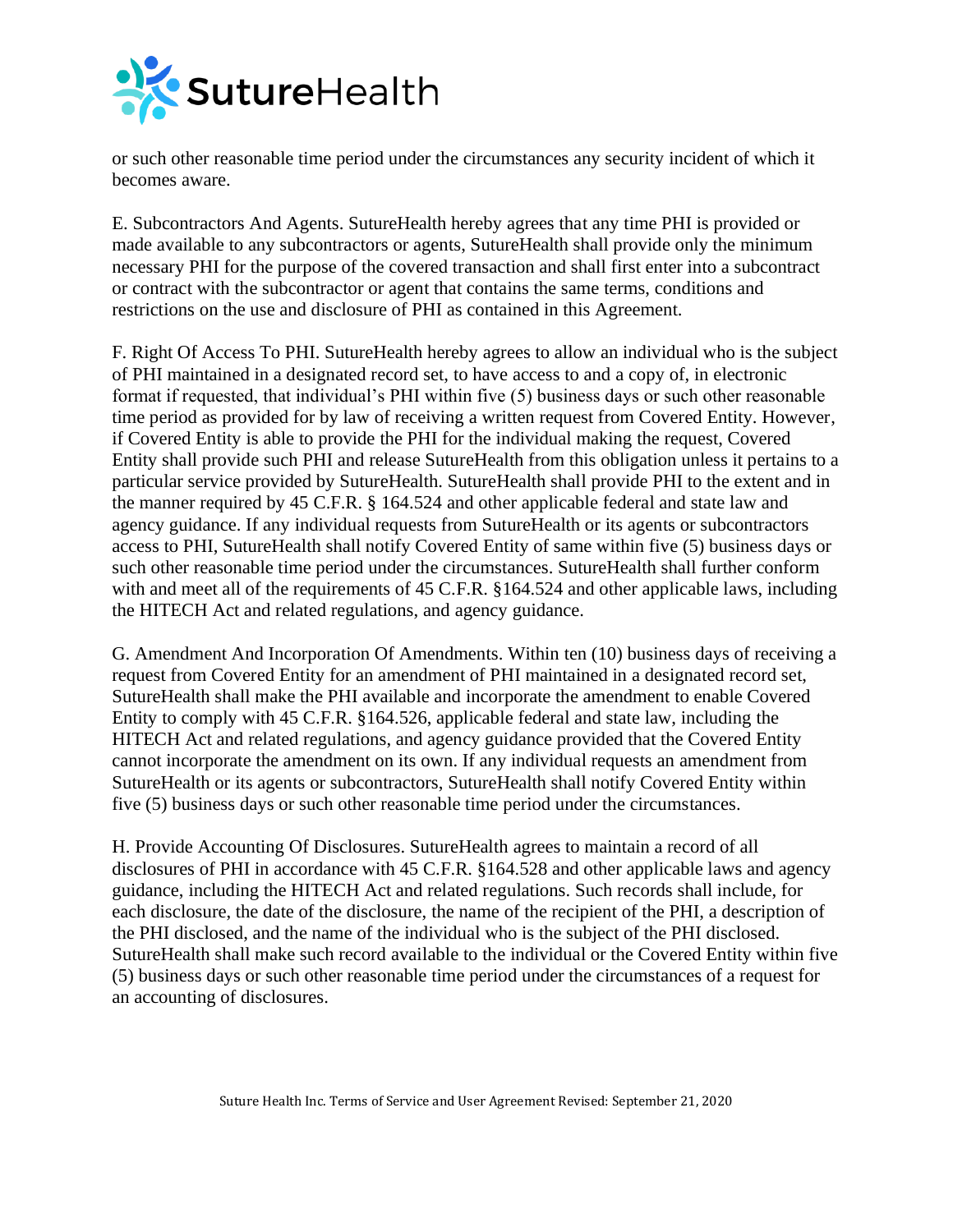

I. Requests For Restriction. SutureHealth shall comply with requests for restrictions on disclosures of PHI about an individual in order to comply with the Privacy Rule, as amended, and other applicable statutory and regulatory requirements and agency guidance.

J. Access To Books And Records. SutureHealth hereby agrees to make its internal practices, books, and records relating to the use or disclosure of PHI received from, or created or received by SutureHealth on behalf of the Covered Entity, available to the Secretary of Health and Human Services or designee for purposes of determining compliance with applicable laws and agency guidance, subject to any privileges or defenses, including but not limited to, attorney client privilege, patient physician privilege and such other privileges or defenses that may be asserted to protect the confidentiality of information.

K. Return Or Destruction Of PHI. At termination of this Agreement, SutureHealth hereby agrees to return or destroy all PHI provided by or obtained on behalf of Covered Entity. SutureHealth agrees not to retain any copies of the PHI after termination of this Agreement. If return or destruction of the PHI is not feasible, SutureHealth shall provide to Covered Entity notification of the conditions that make return or destruction infeasible. SutureHealth shall extend the protections of this Agreement to such Protected Health Information and limit further uses and disclosures of such Protected Health Information to those purposes that make the return or destruction infeasible, for so long as SutureHealth maintains such Protected Health Information.

L. Maintenance Of PHI. Notwithstanding Section 3(k) of this Agreement, SutureHealth and its subcontractors or agents shall retain all PHI throughout the term of the Agreement and shall continue to maintain the information required under the various documentation requirements of this Agreement (such as those in §3(h)) for a period of six (6) years from entry into the system or one (1) year after termination of the Agreement, whichever is later.

M. Mitigation Procedures. SutureHealth agrees to establish and to provide to Covered Entity upon request, procedures for mitigating, to the maximum extent practicable, any harmful effect from the use or disclosure of PHI in a manner contrary to this Agreement or the Privacy Rule, as amended. SutureHealth further agrees to mitigate any harmful effect that is known to SutureHealth of a use or disclosure of PHI by SutureHealth in violation of this Agreement or applicable laws and agency guidance.

N. Sanction Procedures. SutureHealth agrees that it shall develop and implement a system of sanctions for any employee, subcontractor or agent who violates this Agreement, applicable laws or agency guidance.

O. Grounds For Breach. Non-compliance by SutureHealth with this Agreement or the Privacy or Security Rules, as amended, is a breach of the Agreement, if SutureHealth knew or reasonably should have known of such non-compliance and failed to take reasonable steps to cure the non-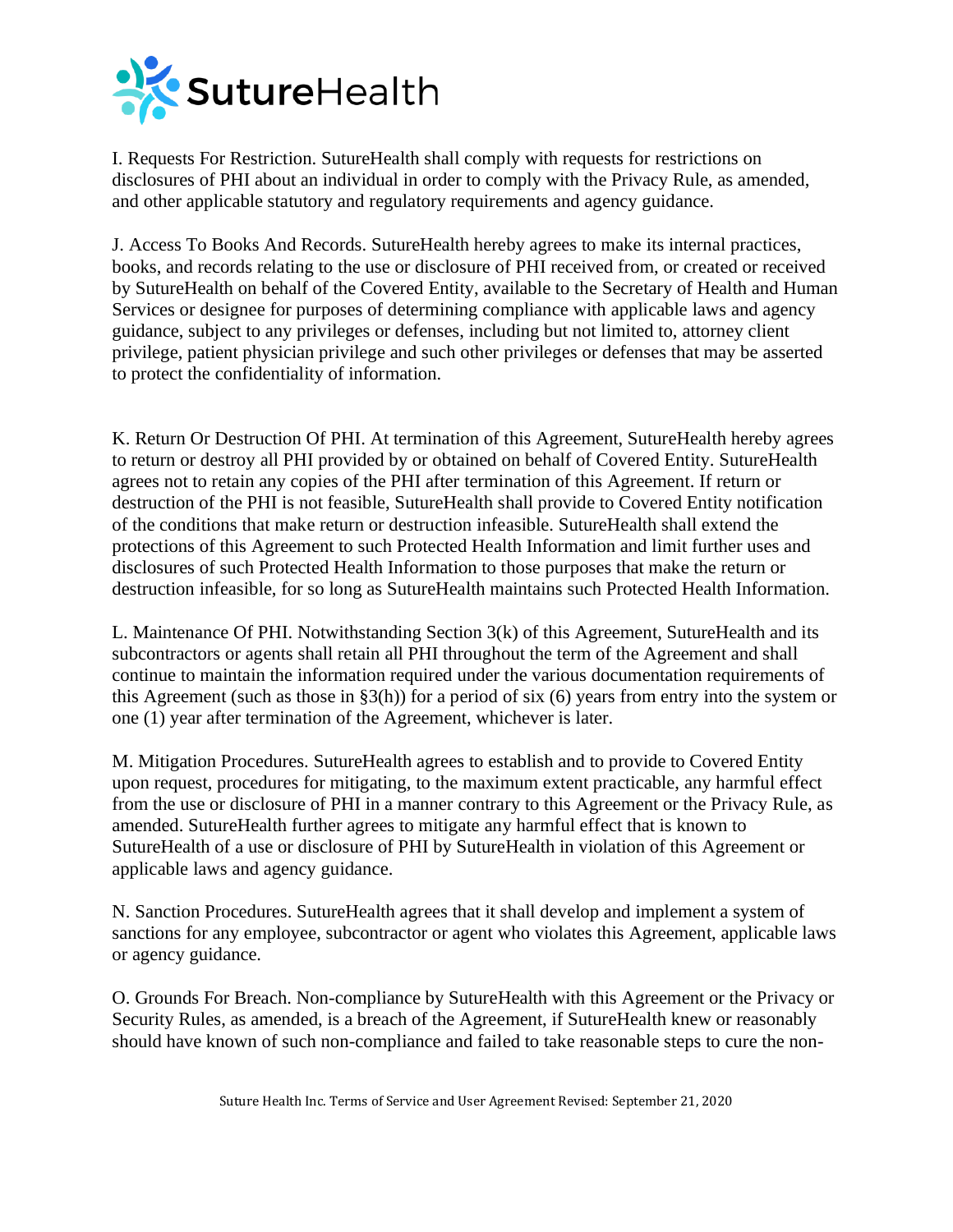

# compliance once it was known. A BREACH IS NOT CONSTITUTED IF UNAUTHORIZED ACCESS TO PHI WAS ACHIEVED THROUGH NO FAULT OF SUTUREHEALTH.

P. Termination. Upon Covered Entity's knowledge of a material breach by SutureHealth, Covered Entity shall provide an opportunity for SutureHealth to cure the breach or end the violation. If SutureHealth does not cure the breach or end the violation within the time specified by Covered Entity, which is to be no less than ten (10) business days or such other time period as mutually agreed upon by the parties, Covered Entity may terminate this Agreement.

Q. Failure To Perform Obligations. In the event SutureHealth fails to perform its obligations under this Agreement, Covered Entity may immediately discontinue providing PHI to SutureHealth.

## 4. OBLIGATIONS OF COVERED ENTITY:

A. Provision of Notice of Privacy Practices. Covered Entity shall provide SutureHealth with the notice of privacy practices that the Covered Entity produces in accordance with applicable law and agency guidance, as well as changes to such notice.

B. Permissions. Covered Entity shall provide SutureHealth with any changes in, or revocation of, permission by individual to use or disclose PHI of which Covered Entity is aware, if such changes affect SutureHealth's permitted or required uses and disclosures.

C. Restrictions. Covered Entity shall notify SutureHealth of any restriction to the use or disclosure of PHI that the Covered Entity has agreed to in accordance with 45 C.F.R. §164.522 and other applicable laws and applicable agency guidance, to the extent that such restriction may affect SutureHealth's use or disclosure of PHI. Covered Entity shall not request SutureHealth to use or disclose Protected Health Information in any manner that would not be permissible under the Privacy Rule unless SutureHealth will use or disclose protected health information for data aggregation or management and administrative activities of SutureHealth.

D. Mitigation Procedures. Covered Entity agrees to establish and to provide to SutureHealth upon request, procedures for mitigating, to the maximum extent practicable, any harmful effect from the use or disclosure of PHI in a manner contrary to this Agreement or the Privacy Rule, as amended. Covered Entity further agrees to mitigate any harmful effect that is known to Covered Entity of a use or disclosure of PHI by Covered Entity in violation of this Agreement or applicable laws and agency guidance.

Force Majeure. Each party shall be excused from delays in performing or from failing to perform its obligations under this Agreement to the extent the delays or failures result from causes beyond the reasonable control of the party, including, but not limited to, acts of God, natural disasters, acts of terrorism or war, U.S. or foreign governmental actions, labor shortages or strikes, fire, flood or epidemics that make a party unable to perform their obligations under this Agreement.